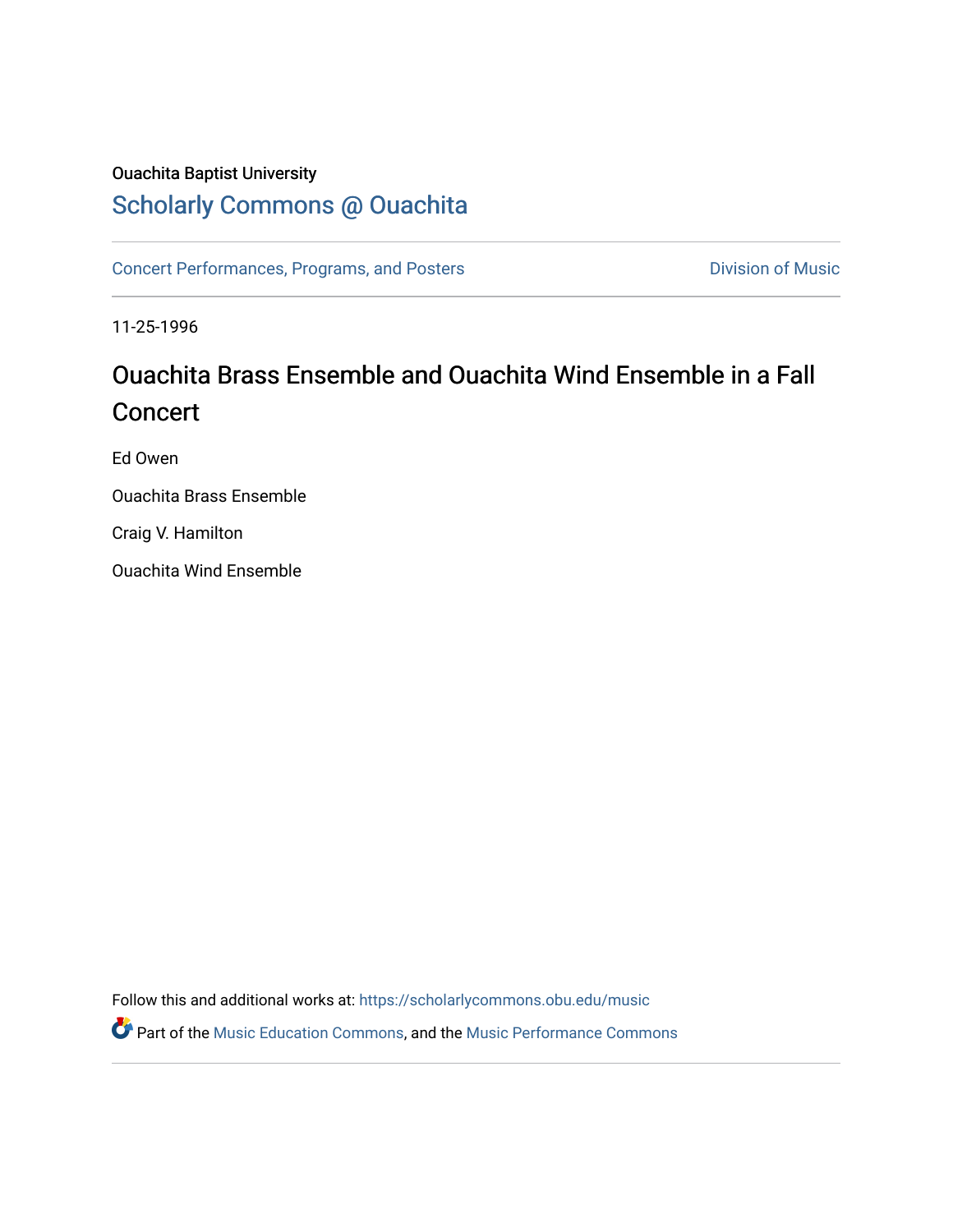# **Ouachita Brass Ensemble And Ouachita Wind Ensemble In Concert**

November 25, 1996 7:30 P.M.

Sonata Pian E Forte

Giovanni Gabrieli Transcribed by Russell Harvey

Numismata, For Seven Brass Instruments Vaclav Nelhybel

Verser Theatre

Brass Ensemble Ed Owen, Conductor

Festivo

English Dances, Set One 1. Andantino

- II. Vivace
- III. Mestro

Americans We

IV. Allegro Risoluto

Australian Up-Country Tune

Edward Gregson

Malcom Arnold Arranged by Maurice Johnstone

Percy Grainger Arranged by Glenn Cliffe Bainum

> Henry Filmore Edited by Frederick Fennell

Variants on a Mediaeval Tune

Norman Dello Joio

Wind Ensemble Craig V. Hamilton, Conductor

Bernice Young Jones School of Fine Arts - Division of Music